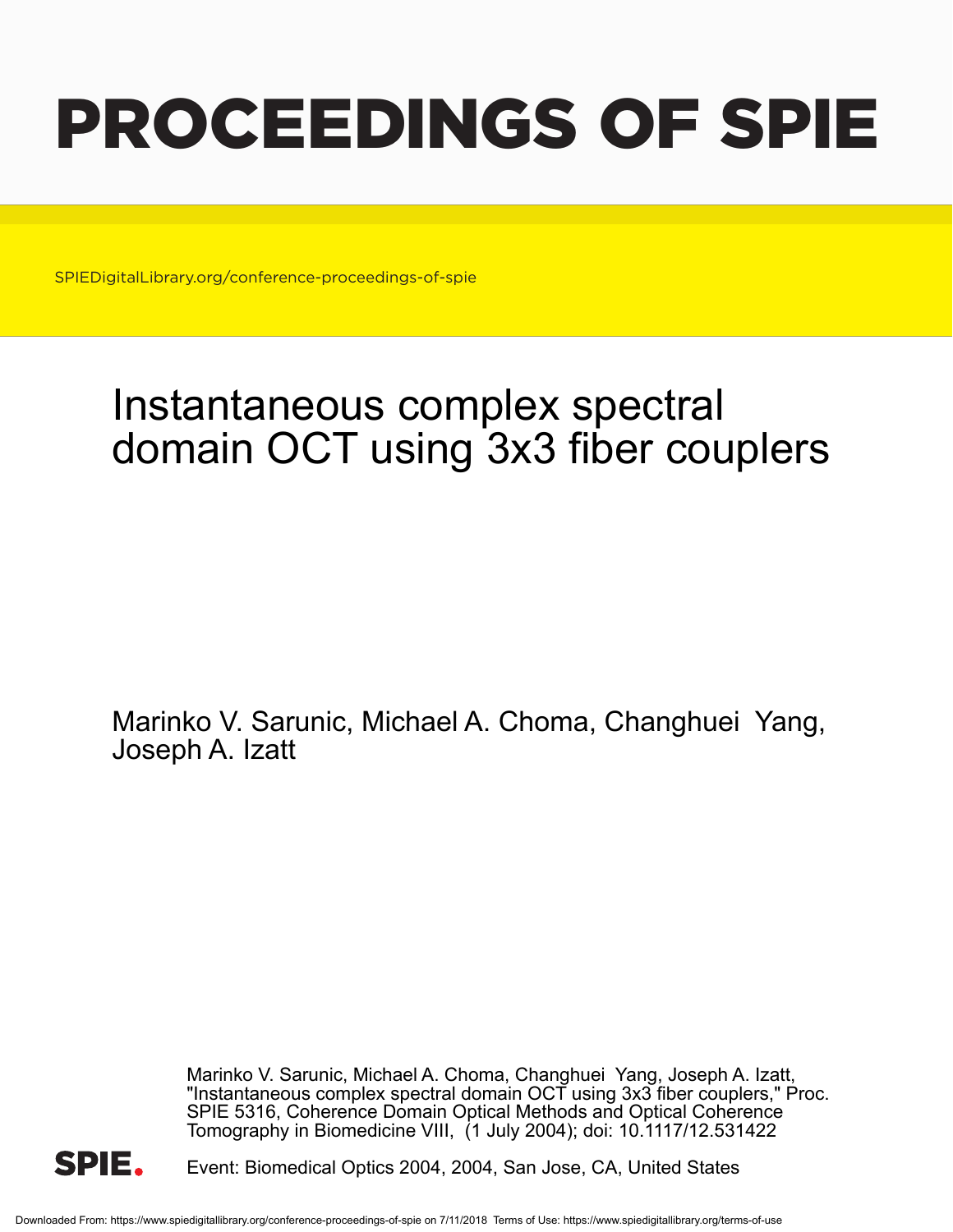### **Instantaneous complex spectral domain OCT using 3x3 fiber couplers**

Marinko V. Sarunic, Michael A. Choma, Changhuei Yang, Joseph A. Izatt

Department of Biomedical Engineering, Duke University, Durham, NC 27708

#### **ABSTRACT**

We report that the complex conjugate ambiguity in spectral domain OCT approaches (including swept source OCT and Fourier-domain OCT) may be removed by the use of novel interferometer designs based on NxN couplers. An interferometer based on a 3x3 truly fused fiber coupler with equal splitting ratios provides simultaneous access to components of the complex interferometric signal separated by 120°. These phase components may be converted to quadrature components by use of a simple trigonometric operation, and then inverse Fourier transformed to obtain Ascans and images free of complex conjugate artifact. We demonstrate instantaneous complex spectral-domain OCT using a novel Fourier-domain OCT system employing photodiode arrays, and will also report on a similar system design for instantaneous complex swept-source OCT.

#### **Keywords: spectral domain optical coherence tomography**

#### **1. INTRODUCTION**

 Interferometry with broadband light sources has become a widely used technique for imaging in biological samples using optical coherence tomography (OCT). Very recently, some investigators [1,2] have suggested that spectral domain OCT (SDOCT) techniques such as swept-source OCT (SSOCT) [3] and Fourier-Domain OCT (FDOCT) [4] have significant advantages both in sensitivity and robustness over the widely used approach of timedomain OCT (TDOCT). In SDOCT, the positions of scatterers in a sample are resolved by acquiring the optical spectrum of sample light interfered with light from a single, stationary (or phase stepped), reference reflector. In SSOCT, the spectrum is acquired in a single detector by temporally sweeping the source spectrum, while in FDOCT the spectrum is acquired by dispersing interference light from a broadband source across a detector array. For the discussion below, consider the Michelson type fiber interferometer illustrated in Fig. 1.



**Figure 1.** Fiber based Michelson interferometer. For SSOCT, the elements  $D_1$  ad  $D_2$  are photodiodes which are sampled simultaneously, whereas in FDOCT D1 and D2 represent detectors at the output of spectrometers.

Coherence Domain Optical Methods and Optical Coherence Tomography in Biomedicine VIII, edited by Valery V. Tuchin, Joseph A. Izatt, James G. Fujimoto, Proc. of SPIE Vol. 5316 (SPIE, Bellingham, WA, 2004) · 1605-7422/04/\$15 · doi: 10.1117/12.531422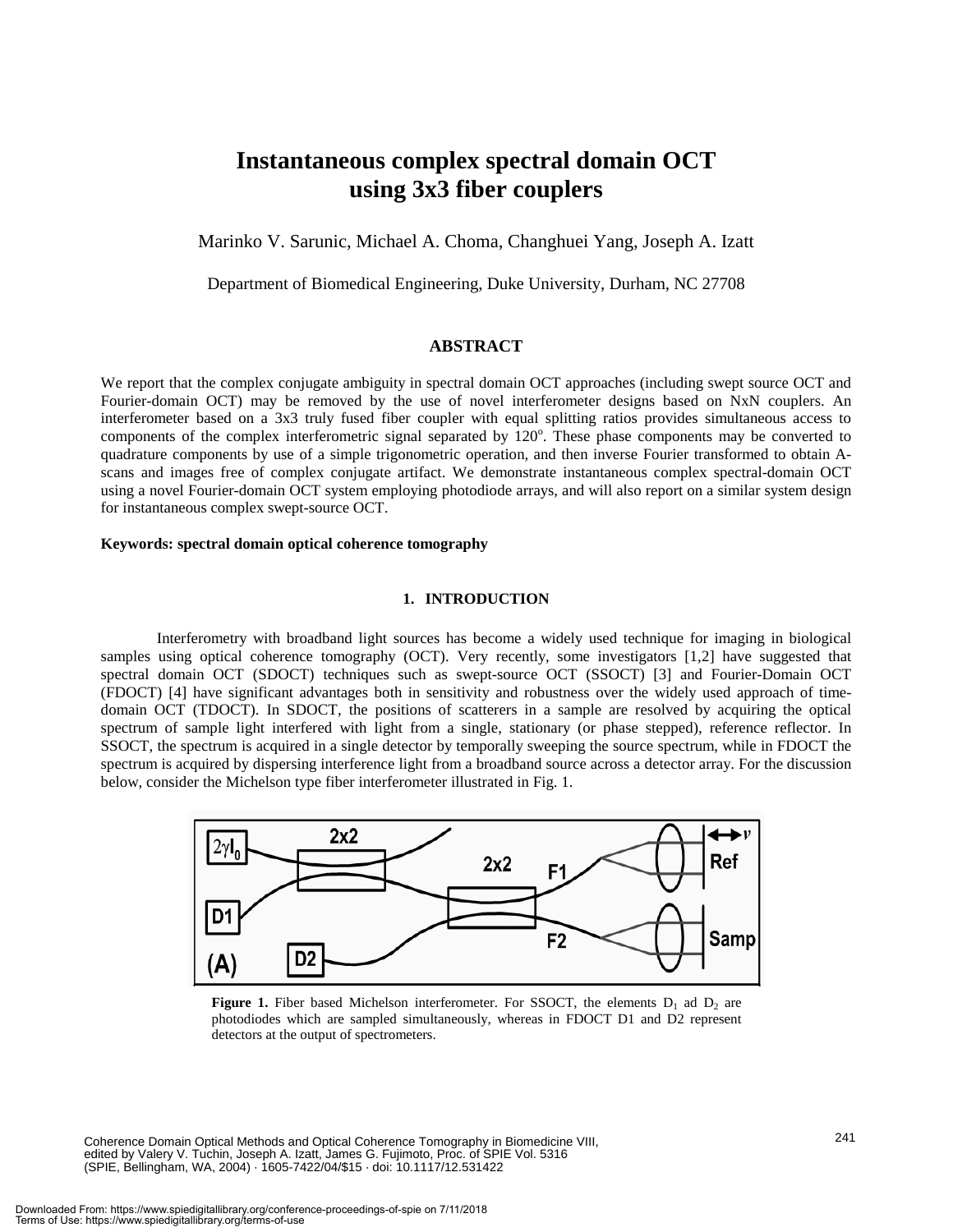In either SSOCT or FDOCT, the total electric field at the detector is related to

$$
E_{neti}[k_{m}] = \frac{1}{2^{i}} \frac{t}{e} \rho \left(\sqrt{R_{R}} E[k_{m}] e^{j(2x_{1}k_{m})} + \sqrt{R_{S}} E[k_{m}] e^{j(2x_{2}k_{m} + \varphi_{i})}\right)
$$
  
\n
$$
D_{i}[k_{m}] = \frac{1}{2^{i}} \frac{t}{e} \rho \cdot S[k_{m}] \cdot \left[R_{R} + R_{S} + 2\sqrt{R_{R}R_{S}} \cos(2\Delta x k_{m} + \varphi_{i})\right],
$$
\n(1)

where  $E[k_m]$  and  $S[k_m]$  are the wavenumber indexed electric field amplitude and intensity, respectively, and  $E_{net i}[k_m]$  is the net electric field intensity and  $D_i[k_m]$  is the intensity at the  $i^{th}$  detector,  $R_S$  and  $R_R$  are the sample and reference reflectivities, respectively,  $\varphi_i$  is the phase shift associated with the i<sup>th</sup> detector signal, and  $D_i[k_m]$  has units watts per wavenumber. The detector responsivity accounted for in ρ and the detector elements are indexed by *m*∈{1,*M*}, where M is the number of pixels on the detector for FDOCT and the number of bandwidth elements sampled in SSOCT. The double-pass position of each sample reflection is encoded in the frequency of cosinusoidal variations of  $D_i[k_m]$ , while the sample reflectivity is encoded in the visibility of these variations. The spectrally indexed detector outputs therefore represent the real part of the discrete Fourier transform of an OCT A-scan given by

$$
D_i[x_n] = \sum_{m=1}^{M} D_i[k_m] e^{-(j2\pi(2k_m x_n))}.
$$
 (2)

The factor of 2 in the kernel exponent ensures the recovery of single-sided distances, and  $n \in \{1,M\}$ . In the x-domain, the channel spacing is  $\delta x=1/\Delta k$  and the scan depth is  $\Delta x_{max}=1/\delta k$  [-1/(2 $\delta k$ ) to +1/(2 $\delta k$ )]. However, because the A-scan is symmetric (as will be discussed below) the effective scan depth is  $\Delta x_{max} = 1/(2\delta k)$ .

 Qualitatively, Eq. (2) has three peaks for the case of a single reflector in the sample arm with path length difference of ∆*x*. The central peak is located at x=0, this is the DC component due to the transform of the source spectrum S[k<sub>m</sub>]. The two other peaks are symmetric, located at  $x_n = \pm \Delta x$ , and are due to the interferometric portion of Eq. (2). The symmetric peaks arise as an artifact of the Fourier transform. Since photodiode and CCD cameras only measure the intensity, the phase information of the field is lost. As result, the signal detected is purely real valued, and the Fourier transform of the signal is therefore complex conjugate symmetric. The consequence of the complex conjugate symmetry of the A-scan is that a reflection at  $+\Delta x$  cannot be distinguished from a reflector at  $-\Delta x$ , and thus samples containing reflections at both +∆*x* and -∆*x* contain significant artifacts which cannot be removed by post-processing. This property of SDOCT techniques is referred to as the complex conjugate ambiguity. The complex conjugate ambiguity can be resolved by additionally collecting the imaginary part of the complex interferometric signal described in Eq. (1b). Since sine and cosine are related by a phase shift of  $\pi/2$ , recording a spectrum corresponding to a displacement of 2∆*x* by a value of λ/2 recovers the full complex signal [4]. The complete complex signal can then be written as

$$
D_i[k_m] = D_i^0[k_m] + jD_i^{90}[k_m],
$$
\n(3)

where the superscript notation represents the  $0^{\circ}$  and  $90^{\circ}$  phase separated measurements. The Fourier transform of the full complex signal is thus an A-scan with the positive or negative path length difference of the sample arm reflector unambiguously determined

 In order to remove the DC artifact, a third spectrum representing the spectral shape of the source must also be acquired. In the limit that the reference arm power is much higher than the sample arm power, a reference DC spectrum can be acquired by collecting light from the reference arm only (sample arm blocked). Alternately, when many Ascans are available, as when acquiring a Bscan, the DC spectrum can be obtaining by averaging over all the spectra, exploiting the fact that the net contribution of the interference infringes must sum to zero. With the DC spectrum acquired by either technique, the complex signal with DC component removed is given by:

242 Proc. of SPIE Vol. 5316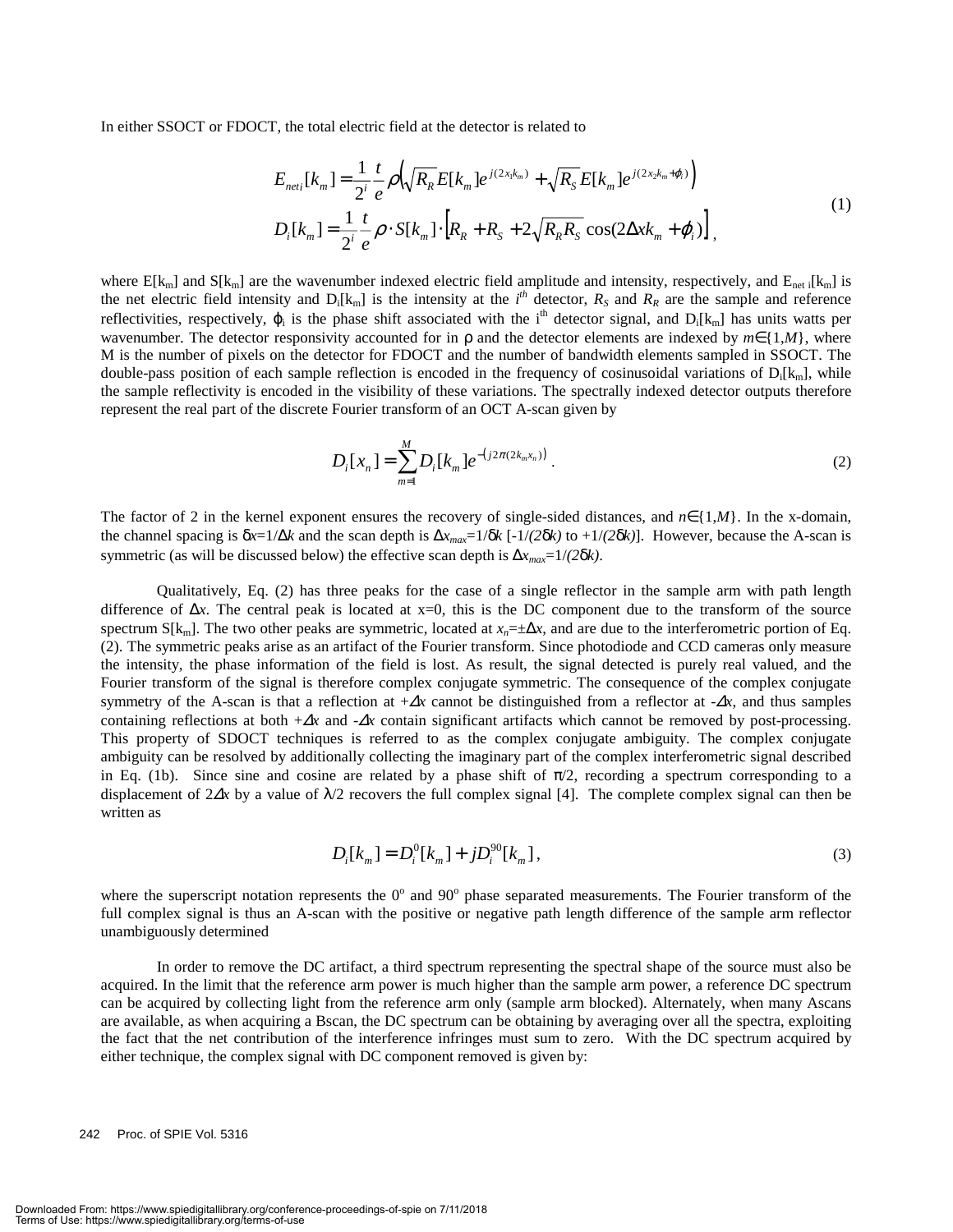$$
D_i[k_m] = (D_i^0[k_m] - D_i^{DC}[k_m]) + j(D_i^{90}[k_m] - D_i^{DC}[k_m]),
$$
\n(4)

where the  $D^{DC}[k_m]$  term represents the source spectrum indexed by wavenenumber.

 In previous implementations of FDOCT, phase shifting interferometry techniques have been exploited to dither the phase of the reference electric field in order to collect real and imaginary parts on sequential scans [4]. Phase shifting, however, requires a stable and carefully calibrated reference arm step, is not instantaneous, and is sensitive to interferometer drift between phase-shifted acquisitions. To the best of our knowledge, phase shifting for resolution of the complex conjugate ambiguity has not yet been attempted in SSOCT, although the benefits and drawbacks of this approach will be similar as for FDOCT.

 A potentially more elegant solution for complex signal acquisition in SDOCT consists of making use of the intrinsic, wavelength-independent, non-complementary phase relationships which exist between light returning from interferometers constructed from higher order (NxN) fiber couplers [5]. For example, a Michelson-type interferometer constructed using a truly fused 3x3 coupler having an even split ratio between the ports ideally exhibits a phase delay between input ports of  $120^{\circ}$  [6]. Other phase delays (including  $90^{\circ}$ ) may be obtained in 3x3 couplers with non-even splitting ratios, or by use of couplers with higher port counts [5]. Thus, a very robust complex FDOCT system can be constructed from a 3x3 coupler as illustrated in Fig. 2 to simultaneously acquire multiple phase components of the complex interferometric signal. A similar approach leads to an analogous interferometer design for instantaneous complex SSOCT.



**Figure 2.** Fourier domain OCT system employing a 3x3 truly fused fiber coupler. Each Spec<sub>n</sub> represents a spectrometer with an array detector. For a  $3x3$ coupler with equal splitting ratios between outputs  $F_n$ , the interferometric signal on the spectrometers is separated in phase by 120°. The low coherence source has a center wavelength  $\lambda_0$  and a FWHM of  $\Delta\lambda$ . F = fiber; Samp = sample; ref = reference mirror. b) Czerny-Turner spectrometer configuration (Thermo-Oriel). Mirror  $M_1$  collimates input light onto diffraction grating (DG) while mirror  $M<sub>2</sub>$  addresses the dispersed wavelengths onto a 1024 element photodiode array detector. (IN: input, FM: off axis spherical fold mirror.)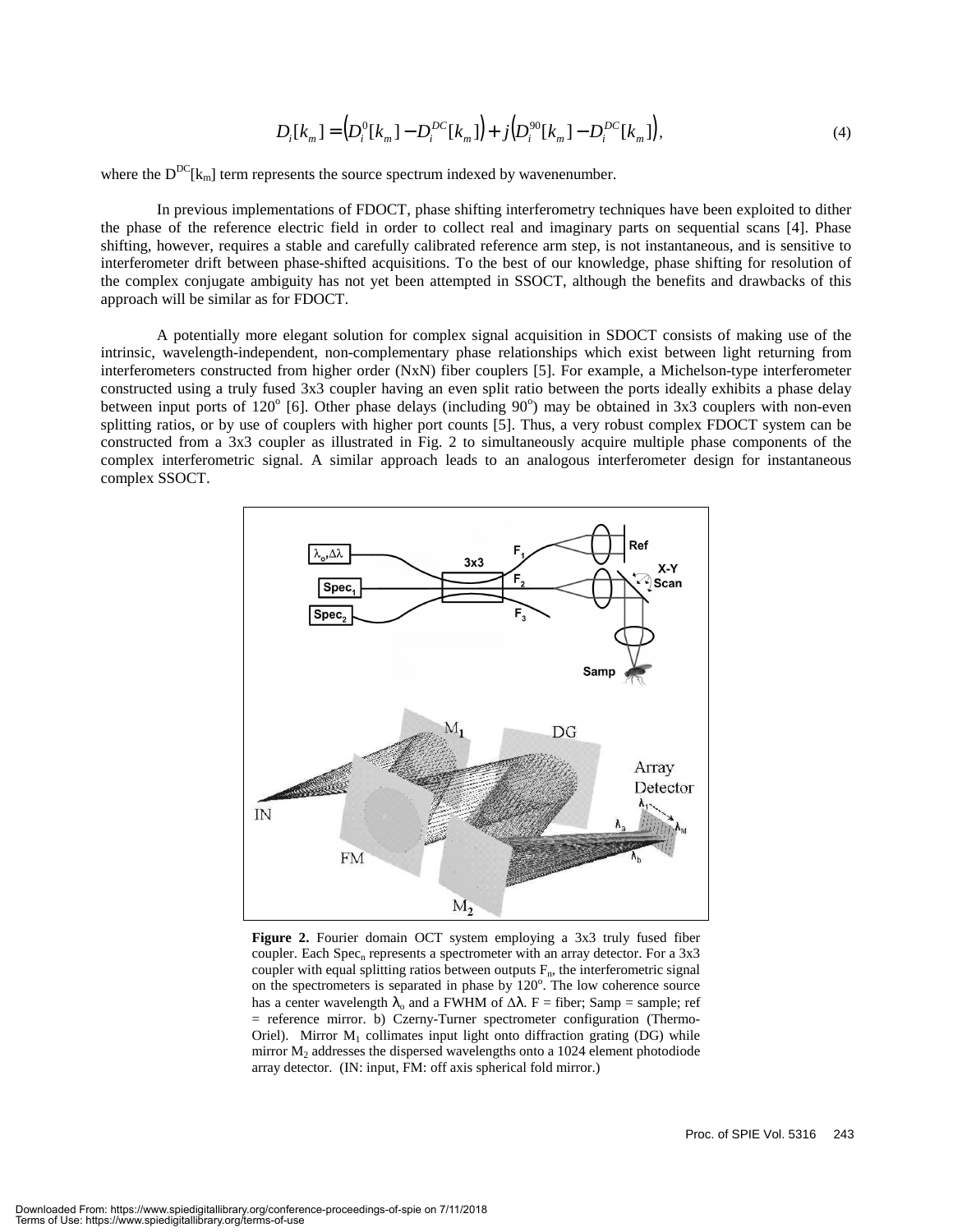The phase spectra collected by spectrometers 1 and 2 in Fig. 2 may be converted to quadrature components  $(0^{\circ})$ and 90°) using a simple trigonometric relationship, assuming the exact splitting ratios of the coupler are known (they can be readily measured). Defining one of the acquired spectra as the real part of the complex signal  $i_n=i_{Re}$ , the imaginary part  $i_{Im}$  is obtained from the cosine sum rule, as [5]:

$$
i_{\rm Im} = \frac{i_{\rm n} \cos(\Delta \phi_{\rm mn}) - \beta_{\rm mn} i_{\rm m}}{\sin(\Delta \phi_{\rm mn})}.
$$
 (5)

Here,  $\Delta\phi_{mn} = \phi_m \cdot \phi_n$  is the phase difference, and  $\beta_{mn}$  the wavelength dependent power splitting ratio between output ports m and n of the coupler. Both  $Δφ_{mn}$  and  $β_{mn}$  are functions of the coupling coefficients  $α_{ab}$  from fiber *a* to fiber *b*. The derived quadrature spectra are separated in phase by  $90^\circ$ , thus the inverse Fourier transform of the full complex signal  $i_{Re} + j \cdot i_{Im}$  reveals the depth-reflectivity profile of the sample with the complex conjugate ambiguity resolved.

#### **2. METHODS**

We constructed the instantaneous complex FDOCT setup illustrated in Fig. 2 using a superluminescent diode source (Superlum;  $\lambda_0$ =830nm,  $\Delta\lambda$ =28nm), an AC Photonics, Inc. 3x3 truly fused fiber coupler, and two spectrometers (Thermo-Oriel, 1/8m focal length) with 1024 element photodiode array detectors (Hamamatsu, 2.5mm tall elements on a 25µm pitch). The power incident on the sample was 1mW, and the line rate was 500Hz. For the complex conjugate resolved Ascans, the effective maximum full depth is equal to ~800um by the Nyquist sampling criteria for this system. The coupling coefficients measured are shown in Figure 3, as well as the derived values of  $\Delta\phi_{mn}$  and  $\beta_{mn}$  used for the conversion to quadrature.



**Figure 3.** a) Coupling coefficients measured as a function of wavenumber for the 3x3 coupler used. b) The derived curves for  $\beta$  and  $\Delta\phi$  from the coupling coefficients.

244 Proc. of SPIE Vol. 5316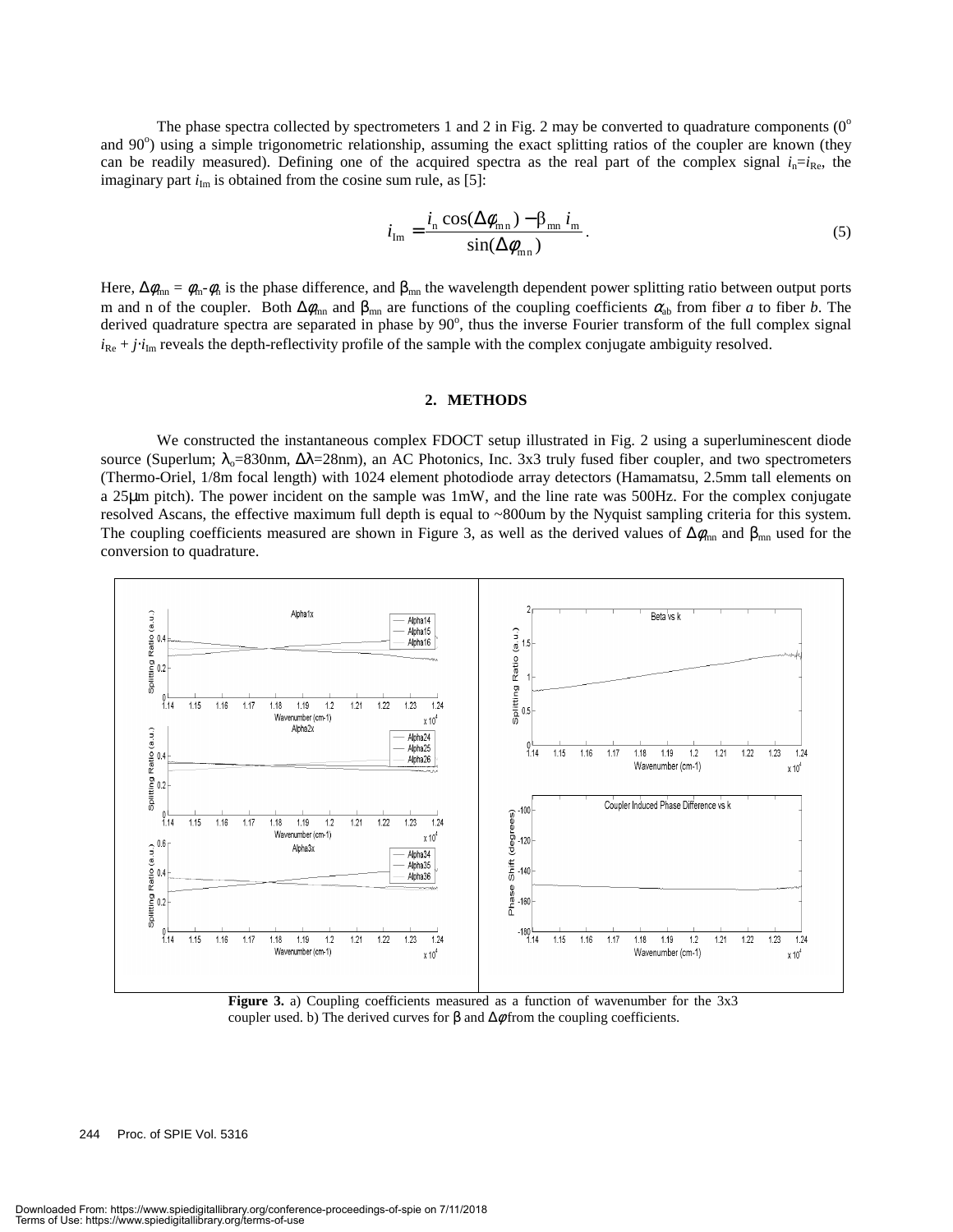#### **3. RESULTS**

 The quality of the quadrature conversion can be quantified by comparing the complex conjugate resolved Ascan with an unresolved Ascan. For this comparison, a mirror attenuated by a 2.5OD neutral density filter was placed in the sample arm. For both sets of data, the DC component was subtracted by measuring the reference arm power only with the sample arm blocked. The interferometric portion of both acquired photodetector array outputs for a single reflector in the sample arm is illustrated in Fig. 4 (a), and the corresponding Ascan from a single detector output is illustrated in Fig. 4 (b). The quadrature signal, obtained by using  $\Delta\phi_{mn}$  and  $\beta_{mn}$  presented in Fig. 3 in Eq. (5), is plotted in Fig. 4 (c) and the complex conjugate resolved Ascan is shown in Fig. 4 (d). The data indicates a suppression of the complex conjugate peak of >20dB, and an SNR gain of ~5dB over that of the single detector. The small artifacts at DC and a ghost remnant of the negative image of the reflector observed in the conjugate resolved Ascan are likely due to slight mismatches in the spectrometer alignments. The peak height of the suppressed of the complex conjugate ambiguity is shown to be relatively constant as a function of depth in Fig. 5, and the peak SNR was measured as ~93dB.



**Figure 4.** The interferometric signal measured on spectrometers 1 and 2 in Fig. 1 are separated by  $\sim 150^\circ$  (a). The Ascan obtained by Fourier transform of a single spectra (b) demonstrates the complex conjugate ambiguity and a DC artifact at zero displacement. (c) The real  $(0^{\circ})$  and complex  $(90^{\circ})$  components of the spectra derived from Eq. 5 are plotted. (d) The resulting A-scan obtained by Fourier transformation of the complex signal in (c) resolves the complex conjugate ambiguity, revealing the reflector position to the right of DC with small artifacts on the left side and at zero displacement.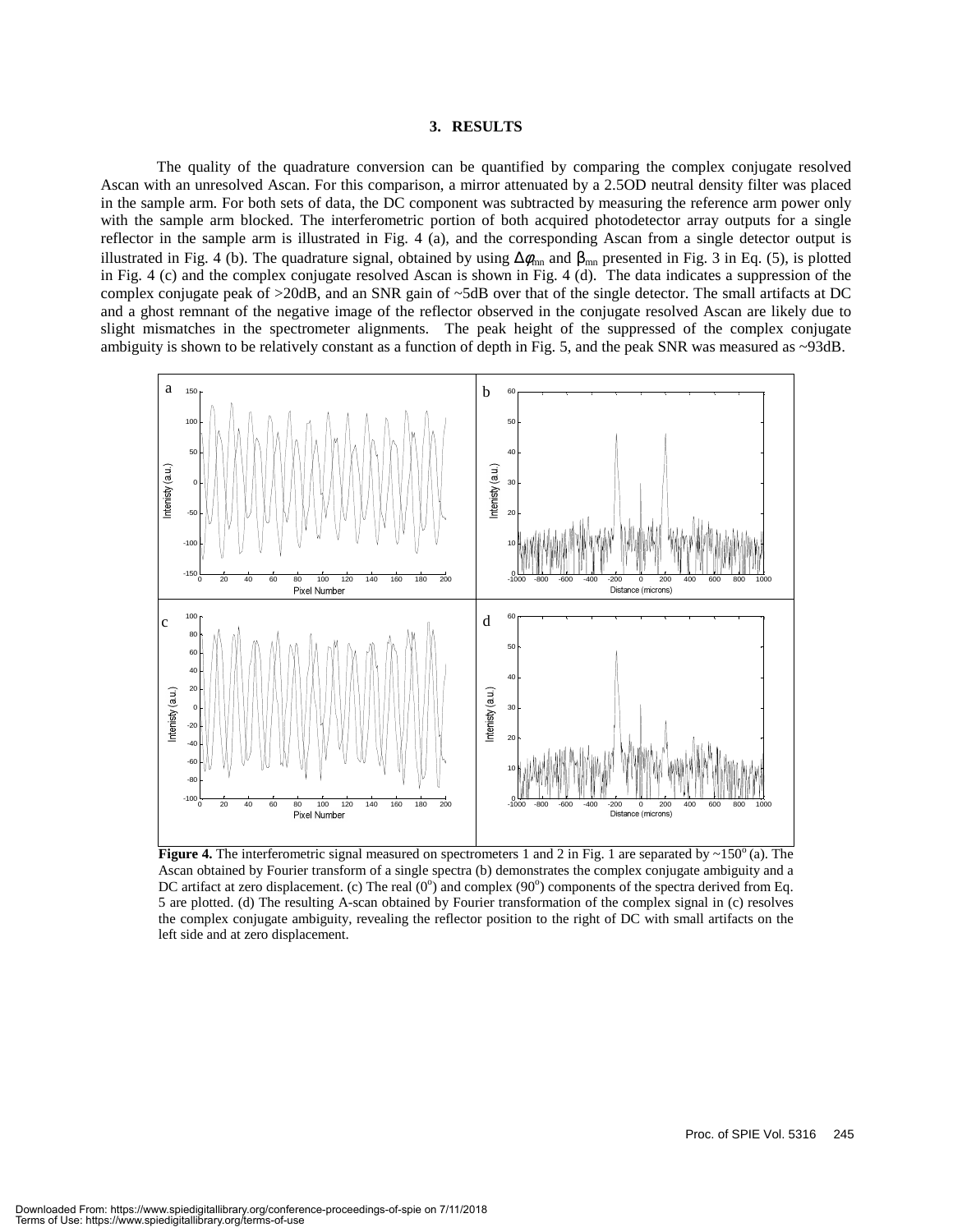

**Figure 5.** Single sided complex conjugate resolved Ascans for various path length differences. The peak SNR ~93dB, measured with 1mW on a mirror in the sample arm attenuated with a 2.5OD neutral density filter.

 B-scans of a zebrafish eye are presented in Fig. 6. For both images, the DC spectrum was obtained by computing the average of all the collected spectra. The image on the left (Fig. 6(a)) was processed using only one of the two detector outputs. In this case, the complex conjugate ambiguity is not resolved and severe artifacts are observed. Using Eq. (5) to obtain both quadrature components and using the signal acquired simultaneously from both detector outputs demonstrates that the complex conjugate ambiguity has been resolved (Fig. 6 (b)). The ambiguity resolved image is clearly superior, with the exception of an artifact at DC arising from imperfect subtraction of the DC signal component.



**Figure 6**. B-Scans of a plastic sheet using a 3x3 Michelson interferometer. In (a) only a single detector output was used to generate the A-scan, and the complex conjugate ambiguity is manifested as overlapping mirror images. (b) The full quadrature signal generated from the acquired spectra using Eq. 5 resolves the complex conjugate ambiguity, resulting in a clear image of the sample. The full depth of each A-scan is 1200um; 500 A-scans were acquired spanning 0.5mm lateral displacement. Both images contain an artifact at zero displacement due to imperfect DC signal subtraction.